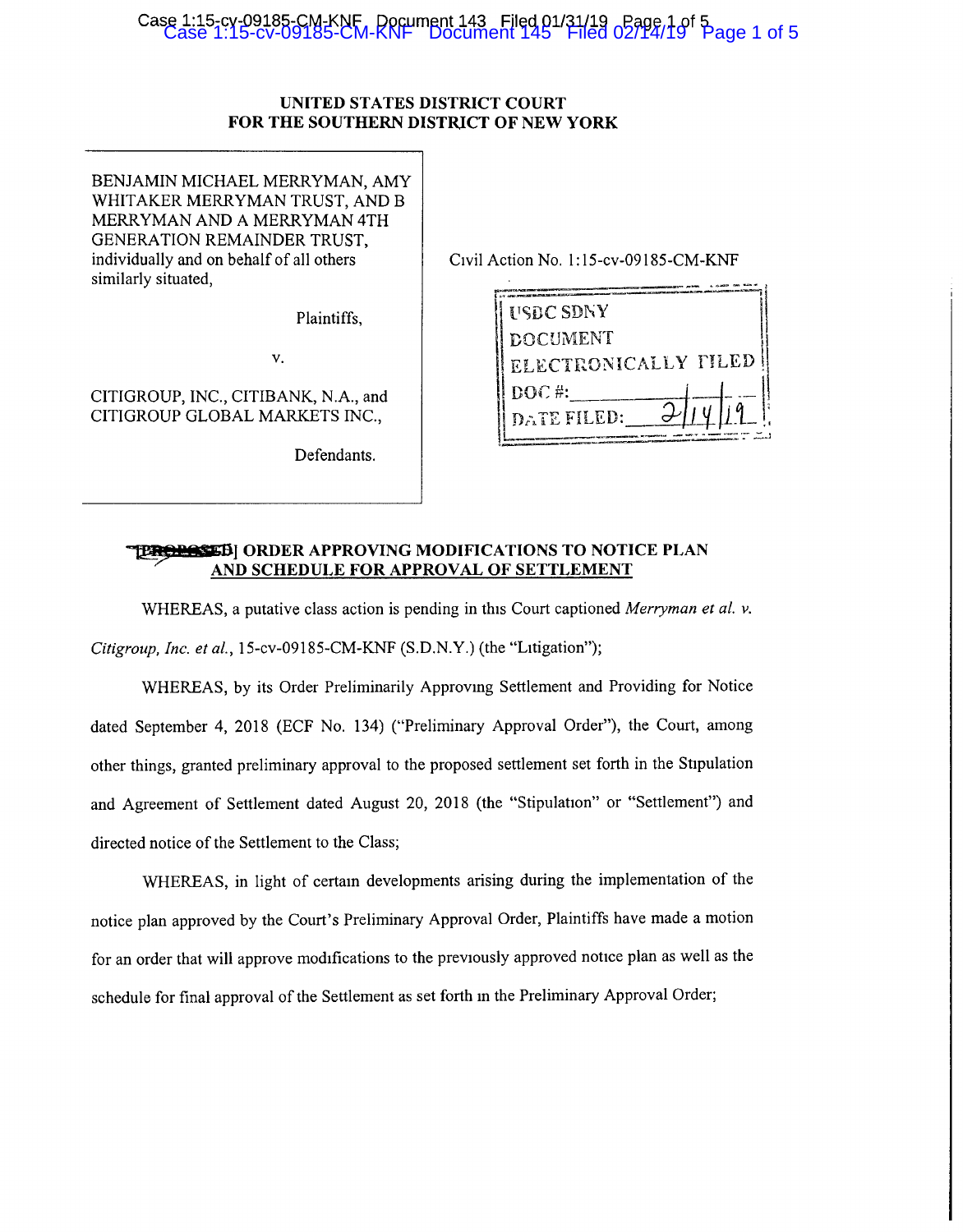## Case 1:15-cv-09185-CM-KNF Document 143 Filed 01/31/19 Page 2 of 5 Case 1:15-cv-09185-CM-KNF Document 145 Filed 02/14/19 Page 2 of 5

WHEREAS, the Defendant does not oppose Plaintiffs' motion;

WHEREAS, the Court has read and considered: (a) Plaintiffs' Unopposed Motion for Approval of Modifications to Notice Plan and Schedule for Approval of Settlement, and the papers filed and arguments made in connection therewith; and (b) the record in the Litigation, and found good cause for entering the following Order.

NOW THEREFORE, IT IS HEREBY ORDERED:

**1.** Incorporation of Definitions – This Order hereby incorporates by reference the definitions in the Stipulation, and all capitalized terms, unless otherwise defined herein, shall have the same meanings as set forth in the Stipulation.

2. **Preliminary Approval Order** - Except as specifically provided herein, the Preliminary Approval Order is not altered.

3. **Modified Manner of Providing Mailed Notice to Registered Holders** - Notice of the Settlement and Final Approval Hearing shall be given to Registered Holder Damages Class Members by the Claims Administrator, under the supervision of Lead Counsel, as follows:

(a) beginning no later than twenty (20) business days after the date of entry of this Order (the "Modified Notice Date"), the Claims Administrator shall cause the Postcard Notice, substantially in the form attached hereto as Exhibit 1, to be mailed by first-class mail to Registered Holder Damages Class Members at the addresses set forth in the records of the Depositary's transfer agent; $<sup>1</sup>$ </sup>

(b) contemporaneously with the mailing of the Postcard Notice, the Claims Administrator shall cause copies of the Notice and Claim Form (updated to reflect the modifications to the previously approved notice plan and revised dates and deadlines only) to be

<sup>&</sup>lt;sup>1</sup> Each Postcard Notice will contain a unique Claim Number and PIN allowing Registered Holder Damages Class Members to access their holding and cash distribution information via a portal contained on the website www.CitibankADRSettlement.com.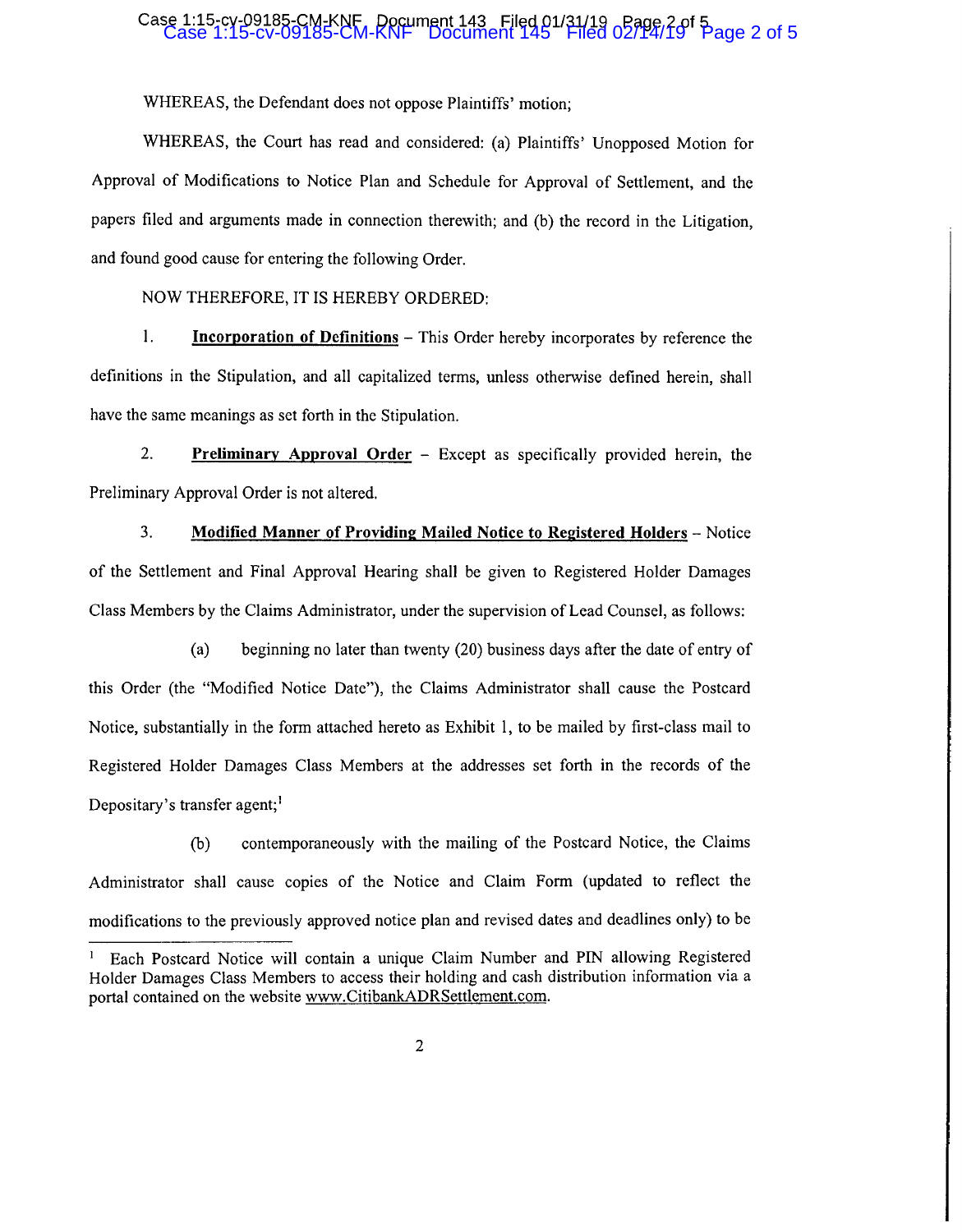# Case 1:15-cv-09185-CM-KNF Document 143 Filed 01/31/19 Page 3 of 5 Case 1:15-cv-09185-CM-KNF Document 145 Filed 02/14/19 Page 3 of 5

posted on the website developed for the Settlement (www.CitibankADRSettlement.com), from which copies of the Notice and Claim Form can be downloaded, and will also update the homepage of the website to alert visitors regarding these updates; and

(c) not later than seven (7) calendar days prior to the Final Approval Hearing, Lead Counsel shall serve on Defendant's Counsel and file with the Court proof, by affidavit or declaration, of such mailing.

4. **Modified Manner of Providing Notice to Non-Registered Holders and Certain Current Holders** - Lead Counsel is hereby authorized to retain HF Media, LLC ("HF Media") to supervise and administer the multi-media notice program in connection with the proposed Settlement (the "Multi-Media Notice Program"), as follows:

(a) beginning no later than ten (IO) calendar days after the entry of this Order, HF Media shall commence the Multi-Media Notice Program as described in the Declaration of Jeanne C. Finegan, APR submitted to the Court on January 31, 2019, which will consist of banner and search advertisements ("Banner Ads"), in the form attached hereto as Exhibit 2, and a notice to be published in various newspapers and magazines ("Publication Notice"), in the form attached hereto as Exhibit 3;

(b) the Multi-Media Notice Program shall last at least sixty (60) calendar days;and

(c) not later than seven (7) calendar days prior to the Final Approval Hearing, Lead Counsel shall serve on Defendant's Counsel and file with the Court proof, by affidavit or declaration, of such Multi-Media Notice Program and the results thereof.

5. **Approval of Form and Content of Notice** - The Court (a) approves, as to form and content, the Postcard Notice, Banner Ads and Publication Notice, annexed hereto as Exhibits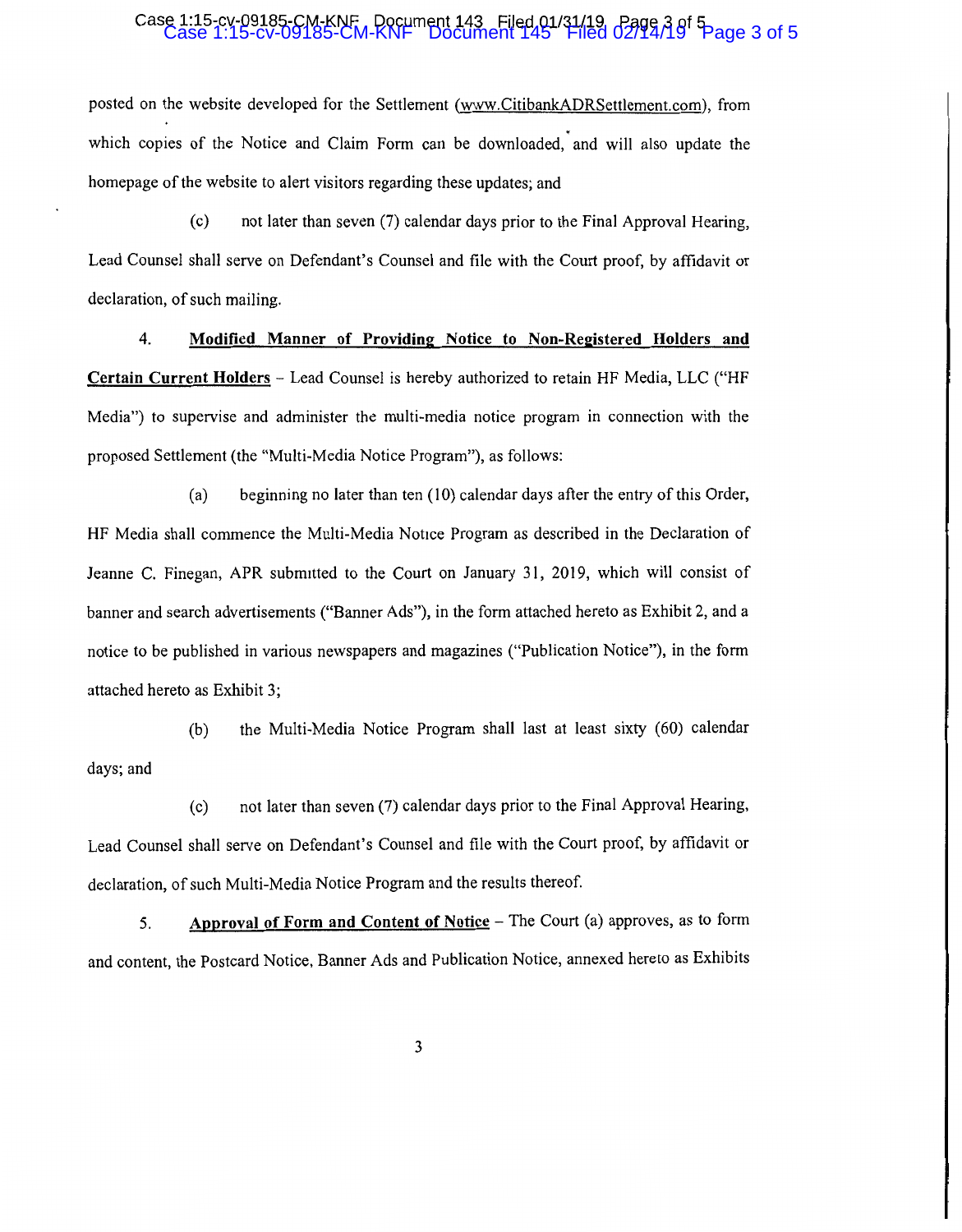### Case 1:15-cv-09185-CM-KNF Document 143 Filed 01/31/19 Pagg4 A of 5<br>Case 1:15-cv-09185-CM-KNF Document 145 Filed 02/14A of 5

1, 2 and 3, respectively, and (b) finds that the mailing and distribution of the Postcard Notice to Registered Holder Damages Class Members and the Multi-Media Notice Program to Non-Registered Damages Class Members and Current Holder Class Members substantially in the manner and form set forth in  $\P$  $3-4$  of this Order (i) is the best notice practicable under the circumstances; (ii) constitutes notice that is reasonably calculated, under the circumstances, to apprise Class Members of the pendency of the Litigation, their right to exclude themselves from the Class, the effect of the proposed Settlement (including the Releases to be provided thereunder), Lead Counsel's motion for an award of attorneys' fees and reimbursement of Litigation Expenses (including Service Awards to Plaintiffs), their right to object to the Settlement, the Plan of Allocation and/or Lead Counsel's motion for attorneys' fees and reimbursement of Litigation Expenses, and their right to appear at the Final Approval Hearing; (iii) constitutes due, adequate and sufficient notice to all persons and entities entitled to receive notice of the proposed Settlement; and (iv) satisfies the requirements of Federal Rule of Civil Procedure 23, the Constitution of the United States (including the Due Process Clause), and all other applicable laws and rules. No Class Member shall be relieved from the terms of the proposed Settlement, including the Releases provided for therein, based solely upon the contention or proof that such Class Member failed to recejve adequate or actual notice.

6. **Revised Date for Final Approval Hearing -** The Court's Final Approval Hearing will be held on  $\mu\ell\ell\gamma$  |  $\partial$ , 2019 at  $\hat{v}$ :  $\pm$  m.<sup>2</sup> at the Daniel Patrick Moynihan United States Courthouse, 500 Pearl Street, New York, NY 10007. Notice of the Settlement and Final Approval Hearing shall be given to Class Members as set forth in  $\P$ ]3-4 of this Order. The

<sup>&</sup>lt;sup>2</sup> Plaintiffs respectfully request that the Court schedule the Final Approval Hearing no earlier than 135 days after the date of entry of this Order, so that the Multi-Media Notice Program can be fully completed and sufficient time provided for Class Members to object or request exclusion if they wish to do so.